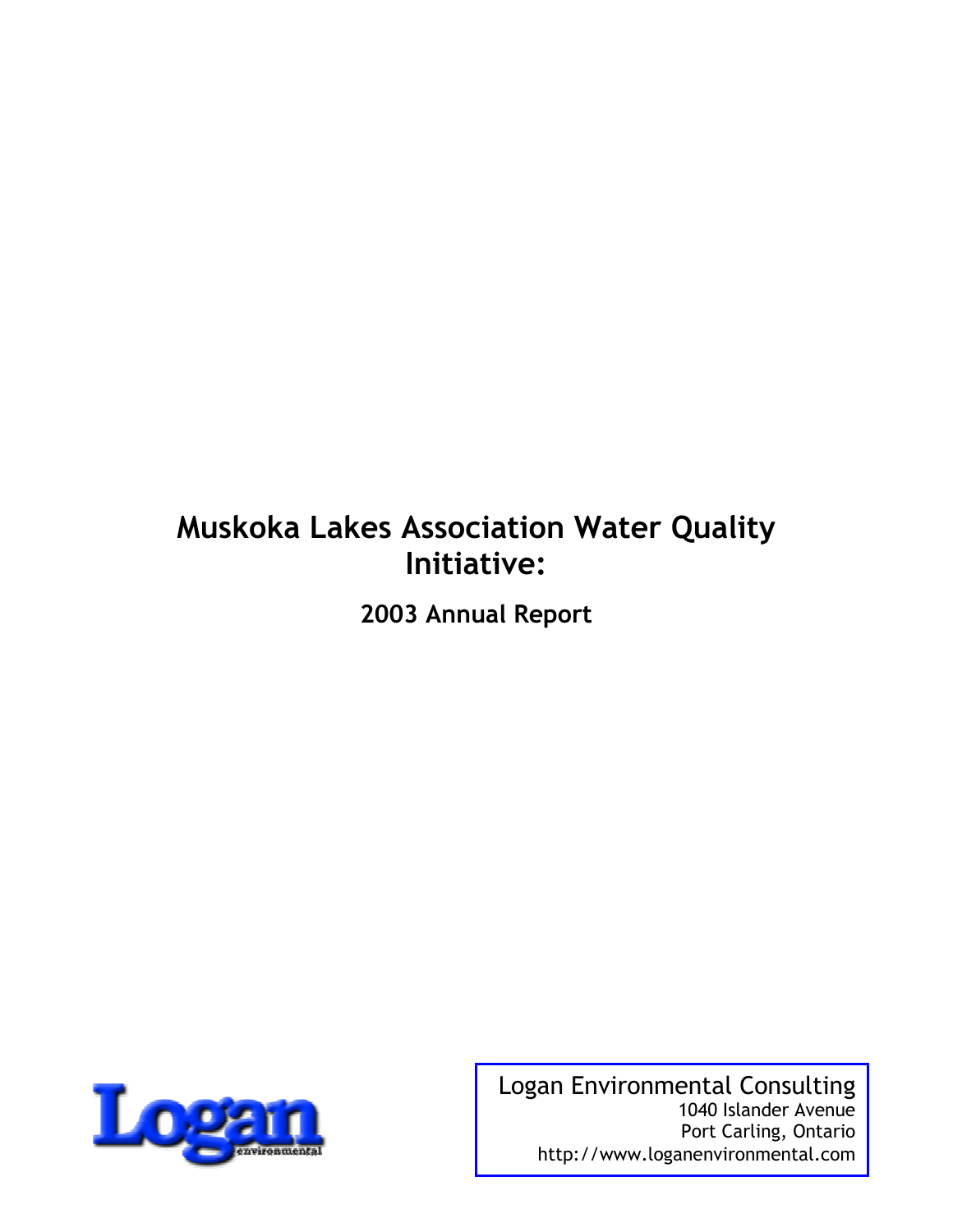## Executive Summary

2003 marked the end of the Muskoka Lakes Association's pilot project in nearshore water quality. Over the three year pilot project, the Association has realized great successes both technically and socially. As a result, the Board of Directors has made a long term commitment to the initiative.

Building on results of the 2002 programme, two distinct functions of the water quality programme developed in 2003. A research function focused attention on nearshore measurements of total phosphorus, and how different intensities of residential development affected those levels. The main body of this report is dedicated to the statistical and scientific analysis of this research. A monitoring function also emerged. Results of bacteria, phosphorus, water clarity and temperature are available on the MLA website at http://www.mla.on.ca. Website users are able to compare the quality of water in one location with provincial water quality objectives, other areas tested and with previous years' results. Using this online interface, community members are able to see changes in their water quality and when it might be appropriate to take mitigative action.

Two hypotheses that form the basis of results analysis are that a) mean nearshore total phosphorus levels are higher than mean offshore total phosphorus levels as b) nearshore total phosphorus measurements are more varied than offshore total phosphorus measurements. Research showed that offshore total phosphorus levels increased in 2003 over levels observed in 2002, whereas nearshore levels remained approximately equal. Due to this change, the two hypotheses did not generally hold true as they had in 2002.

Even though a definite cause of this important change in observations was not apparent, it is strongly suggested that sampling continue through 2004 with only slight changes to protocol. This would act to confirm either the results observed in 2002 or those observed in 2003. Further, another focus of the research programme, such as resorts, golf courses or townsites may be chosen since these land uses may be associated with more explicit affects to nearshore water quality and may therefore be more easily documented.